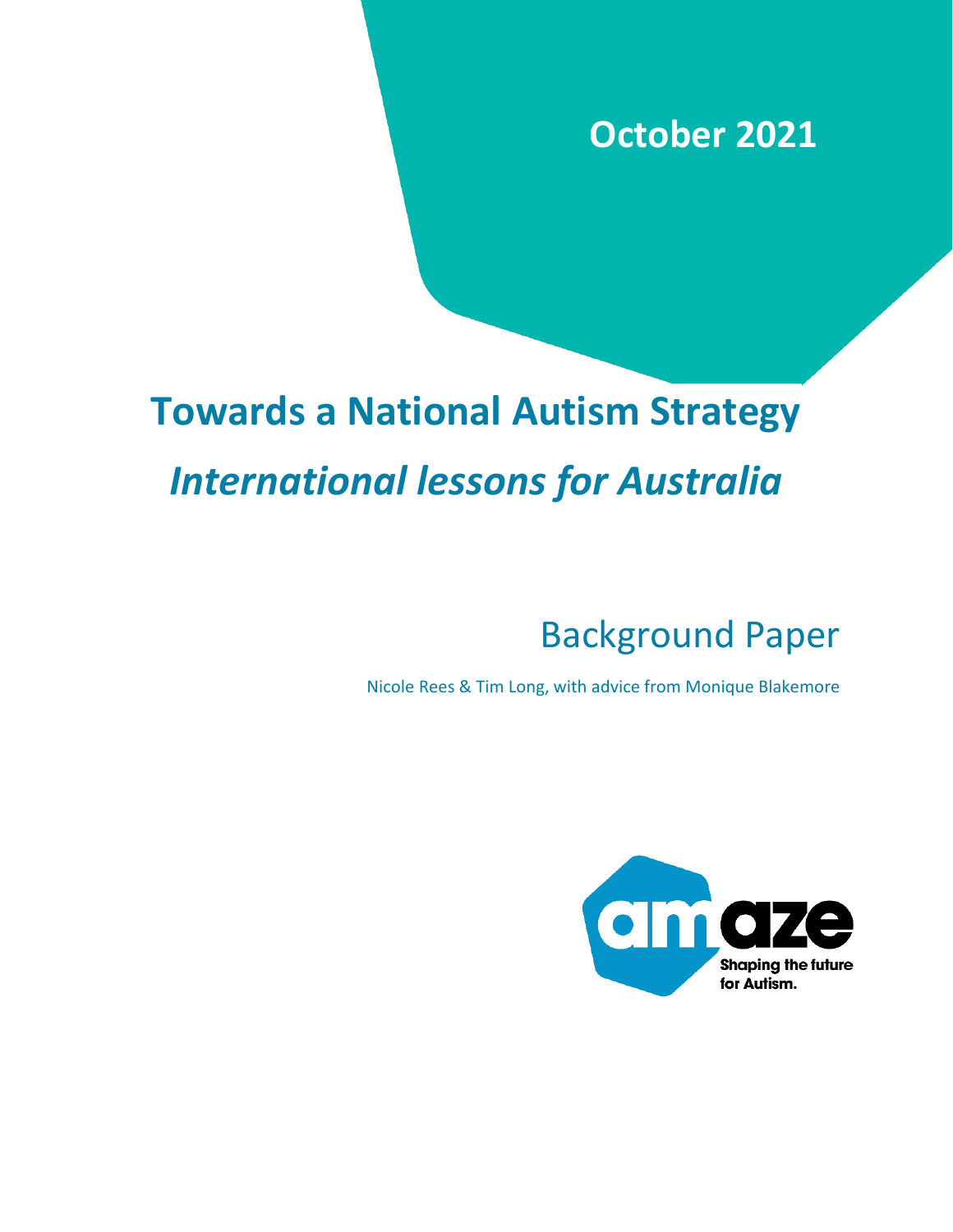#### **About Amaze**

Amaze is a community organisation established over 50 years ago by autistic people and their families. Amaze works to build understanding of autism, influence systemic policy change for autistic people and provide independent, credible information and resources to individuals, families, professionals, government and the wider community. We are closely connected with the autistic community through our national help line Autism Connect, our peer support networks and community capacity building initiatives. Amaze is *not a service* provider.

#### **About autism**

Autism is a lifelong neurodevelopmental condition. People are born autistic. Autism is not a disease, there is no cure. Every autistic person is different, and the way autism affects each person may change over time.

Autism is highly prevalent and affects people from all walks of life. It is among the biggest disability groups in Australia. Improved recognition of autism and the reclassification of Asperger's Syndrome has contributed to a dramatic increase (217%) of people diagnosed with autism in Australia over the last decade. In 2018 the ABS reported that 1.3% of males, 0.4% of females and 3.2% of children aged 5–14 years have an autism diagnosis. Based on childhood diagnosis rates, actual prevalence in the community is likely to be 2–3%, which means that the majority of Autistic adults are yet to be formally diagnosed.

Autism frequently co-occurs with other neurodevelopment conditions (e.g. ADHD, dyslexia) and intellectual disability. Around 50-70% of autistic people also have mental health conditions.

#### **Acknowledgment**

Amaze is indebted to Monique Blakemore, Autistic researcher and advocate for generously sharing her international insights and contacts to inform this paper.

#### **Methodology and disclaimer**

The paper provides a high-level investigation into autism strategies of other countries that may be of interest to an Australian audience.

This paper does not seek to be comprehensive or represent all perspectives on the issues concerned. Most of the research was undertaken by desktop analysis of materials published by governments and major autism community organisations. Language barriers (and the absence of English language translations) was a limiting factor. We also benefited from (and are most grateful for) the input of autism experts with international experience and autism organisations in other countries, but this was limited.

We acknowledge that some errors or omissions may have arisen from these limitations and invite readers to verify and build upon the information in this paper.

#### **For further information**

Nicole Rees, Deputy CEO and Executive Manager of Policy & Advocacy can be contacted at [Nicole.rees@amaze.org.au](mailto:Nicole.rees@amaze.org.au) to discuss this paper.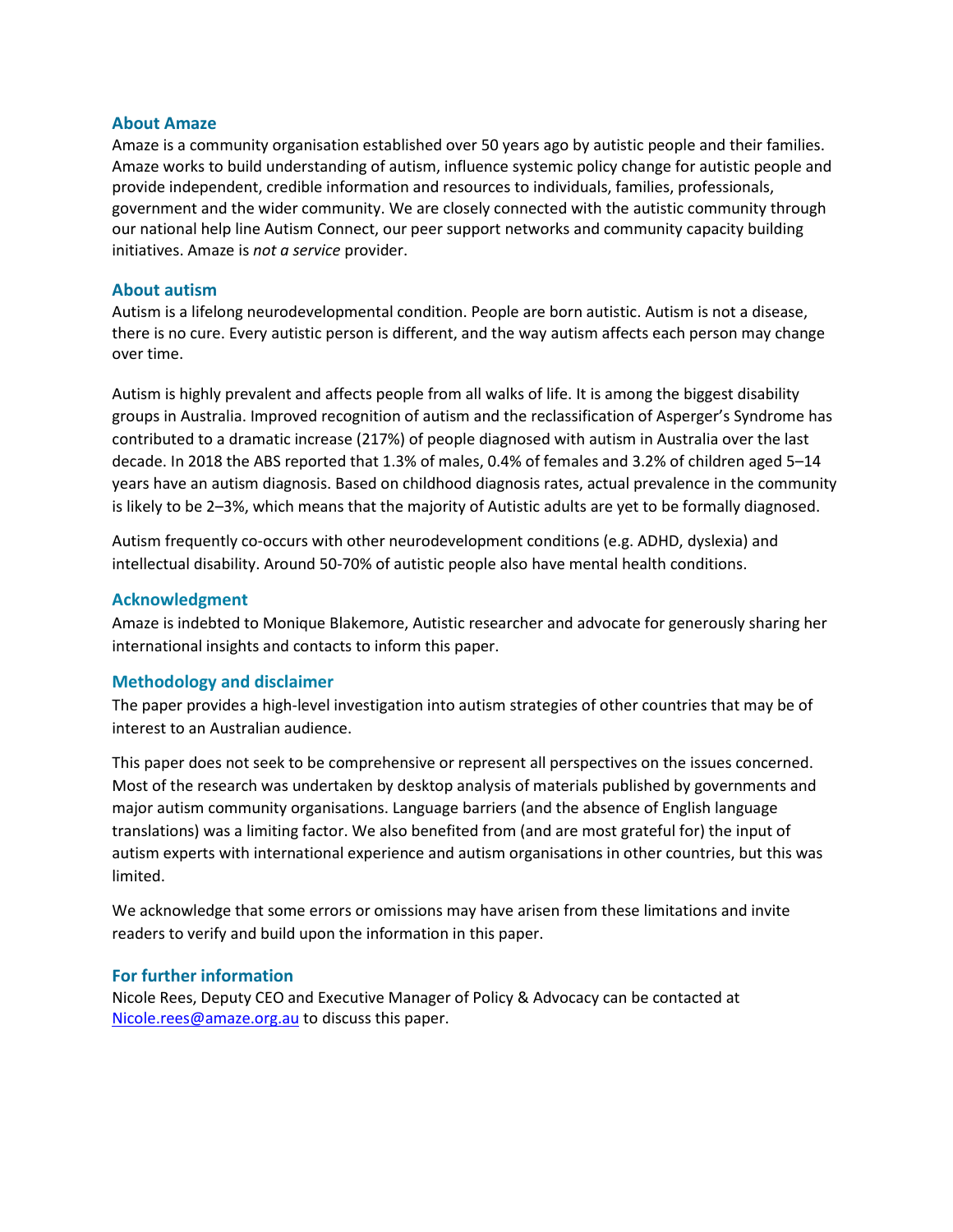### **Towards a national autism strategy: international lessons**

#### **Context**

In November 2019, the Australian Senate resolved to establish a Select Committee on Autism to inquire into and report on the services, support and life outcomes for Autistic people in Australia and to consider the need for a National Autism Strategy. The Committee is due to report in March 2022.

Many submissions made to the Inquiry called for a National Autism Strategy. These came from diverse interests well beyond the autism community such as the Royal Australasian College of Physicians, the Australian Association of Social Workers, various state commissioners for children, young people and families and public guardians.

In considering the need for, and scope of a potential National Autism Strategy, the Select Committee has sought advice about international comparisons. Amaze has produced this background paper to inform Senators, decision makers and the broader community about what is happening elsewhere and the lessons for Australia.

#### Overview

#### Many countries have national autism strategies

Australia is noticeably lagging behind comparable countries in the development of a national strategy for autistic people.

Amaze's research identified at least ten comparable countries that have a national autism strategy in place, with some on their second or third iteration. England, Wales, Scotland, Northern Ireland, Malta, France, United States, Spain, Denmark and Hungary are among those with dedicated national autism strategies.

#### Despite the talent of Australia's autistic community, life outcomes are very poor

Autism is among Australia's biggest disability group, with between 2-3% of the population likely to be autistic. Despite the talents, skills and aspirations of the autistic community, autistic people have among

the worst life outcomes of any cohort experiencing disadvantage in Australia. Autistic people experience with very low rates of educational attainment; very high unemployment off a very low base of labour market participation; high rates of social isolation; marked health inequalities; widespread mental ill-health and poor experiences in the justice system.

Outcomes are manifestly worse for autistic people than for people with disability more generally. These dire outcomes come at a huge cost to autistic people, their families, and the broader Australian community. They demand urgent and dedicated action.

*Cost results from inappropriate use of scarce resources, inadequate training, lack of knowledge, missed opportunities and avoidable crises, poor co-ordination of services and desperate attempts to remedy past failures of care… The reality is that poor support for autistic people results in poor choices, leading in turn to poorer outcomes.* **The Autism Dividend 2020 (UK Autism** 

**Project)**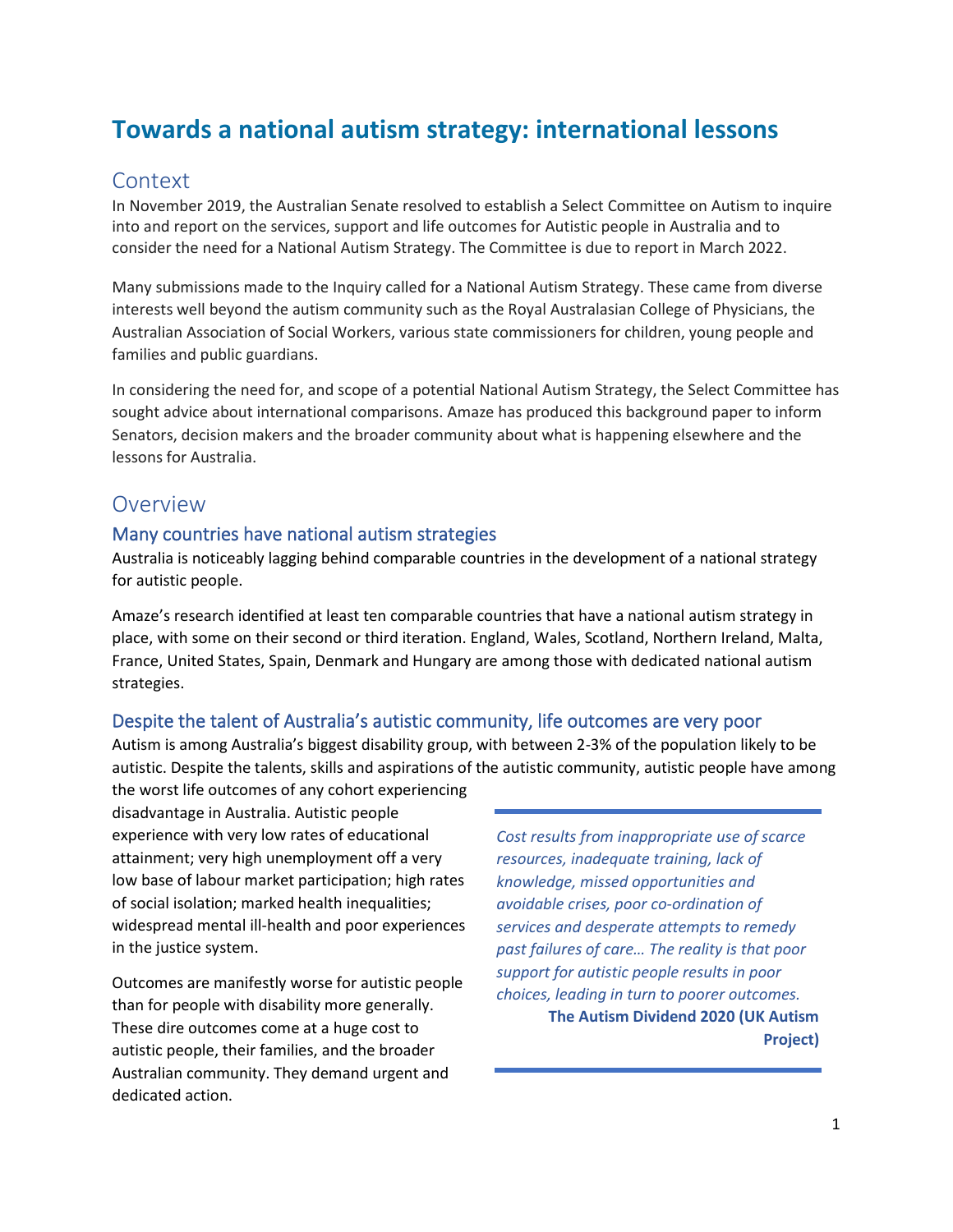#### Australia's public policy response for the autistic community is haphazard

Generic disability approaches have failed to address the discrete challenges and enablers of autistic people. While Australia has some autism specific measures, the policy and program landscape comprises a fragmented array of small and disconnected initiatives. Instead, a dedicated commitment to shifting the dial for autistic people – backed by complementary and evidence informed approaches across governments and community – is needed.

#### A quality National Autism Strategy would make a difference

*It will be a long road ahead – however, a journey of a thousand miles starts with a single step.* 

**Malta's Autism Strategy 2021**

A national autism strategy for Australia is long overdue. While a strategy in and of itself is no silver bullet, the international evidence demonstrates that a clear bi-partisan approach builds solid foundations between governments and community that improve the life outcomes of autistic people and their families. When backed by a firm commitment to mutually reinforcing actions and adequate funding, national autism strategies can drive real change.

The Committee may hear arguments there should not be a diagnostic-specific strategy for autism and that Australia's (soon to be refreshed) National Disability Strategy is sufficient. Respectfully, we disagree. Despite the excellent work that has been done in cross-disability policy, key indicators and outcomes for autistic people in Australia have not advanced. The large numbers of autistic people, the distinct challenges and enablers our community face, and the opportunity to make significant gains with a well targeted and tailored response make an autism-specific strategy a national imperative.

#### The impacts of the pandemic elevate the urgency for a national autism strategy

The challenging circumstances that COVID-19 has presented to autistic people and their families is causing some countries to refresh their autism strategies to address health, mental health, community, and employment impacts. As Australia confronts the impacts of the pandemic and its aftermath, the need for a national autism strategy has never been more critical.

#### There is much to learn from those that have gone before us

A distinct benefit of being a late adopter is that Australia can learn from those that have gone before us. Accordingly, this paper seeks to highlight approaches in comparable countries and gain a sense of the factors behind their respective successes and shortcomings. The first part of this paper provides a synthesis of experiences from around the world in a way that aims to be instructive for an Australian audience. The second part details specific counties' approaches.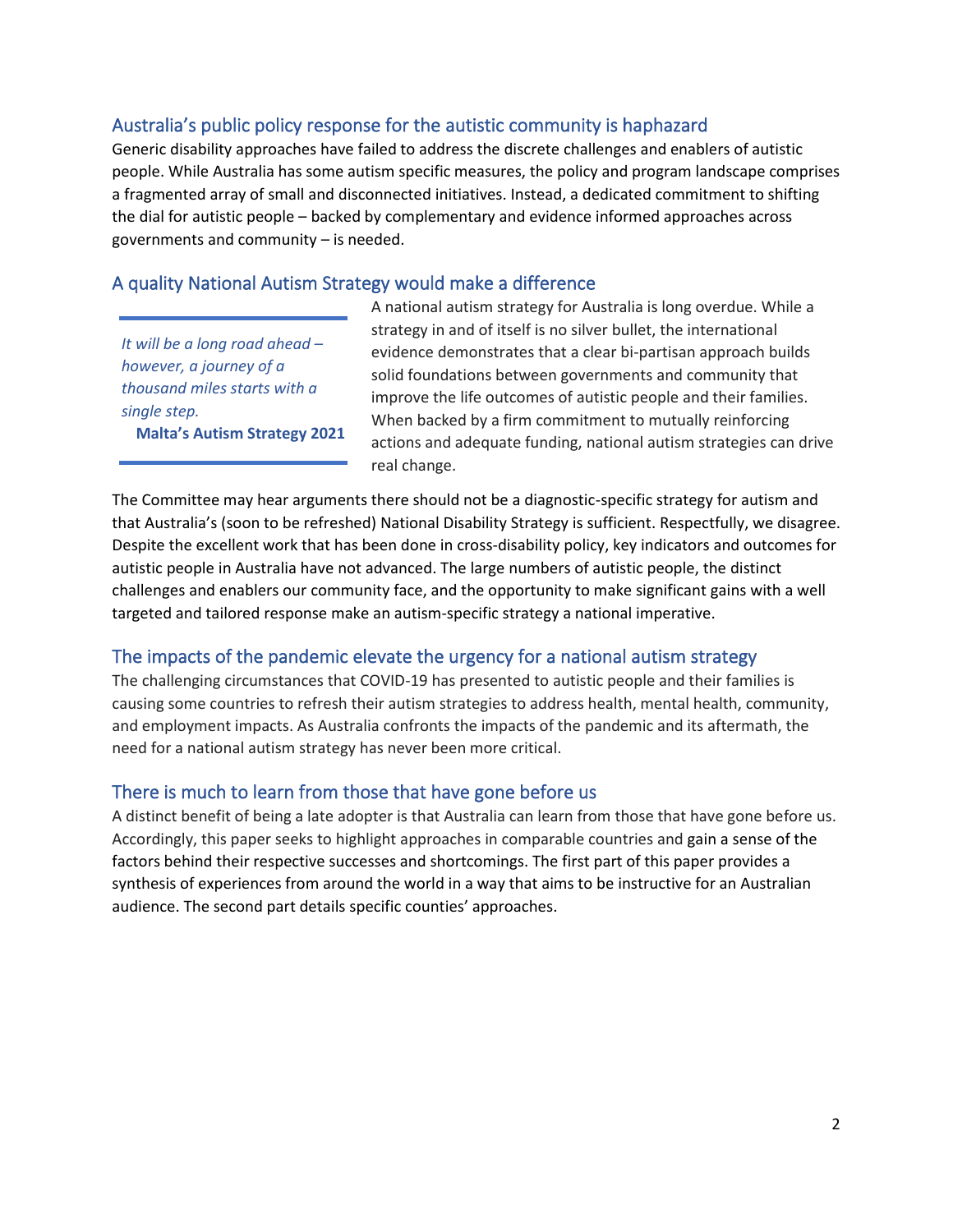## **Part 1: A synthesis of what Australia can learn from national autism strategies elsewhere**

#### National autism strategies tend to be wide-ranging

Most national autism strategies tend to include a vision and principles (see the Scottish principles in the adjacent box), as well as practical actions that cover a broad range of issues such as:

- **Understanding and acceptance of autism** in society (particularly England, Wales, Malta, Spain)
- Access to **assessment and diagnosis** (particularly Wales, Scotland, Malta, Spain, France)
- **Education** outcomes (particularly England, Malta, Spain, France)
- **Employment** outcomes (particularly England, Scotland, Malta, Spain)
- **Health and care services** (particularly England, Wales, Spain, USA)
- Government and sector **leadership and coordination**  (particularly Wales, Scotland, Malta)
- Transition into **adulthood**  (particularly England, Malta, France)
- **Training** for autism sector workers and mainstream interface workforces (particularly Wales, Spain, USA)

The better strategies take a whole of life approach. England's initial autism strategy focused on adults, but its more recent strategy has been expanded to cover children, young people and adults.

Some jurisdictions including England, Wales, United States and France also have autism specific legislation to underpin their strategies and trigger periodic reviews. **Scotland's Autism Strategy** is underpinned by the following principles:

- 1. The Scottish Government will provide strategic leadership on improving the lives of people affected by autism. It will lead on creating a strategic vision for the development of services and support for people with autism, their families and carers.
- 2. Achieving best value for services for people affected by autism will ensure that resources are effectively targeted and that the outcomes in improving people's lives are the best we can achieve.
- 3. People with autism, and their families and carers, should be involved at all levels in decision making.
- 4. The capacity for cross-agency working will be developed through stronger networks, best practice and training. This will help deliver cost-effective support and interventions.
- 5. For adults, getting a good quality diagnosis is the key foundation that will lead them to understanding their condition and for the best support to be made available to them.
- 6. There are many people with autism who would like to work but who face significant barriers to getting and sustaining a job. We will support them through training, creating opportunities and improving access to the workplace.

#### National autism strategies deliver positive outcomes

National autism strategies provide *the* critical foundation for concerted and coordinated action. A lack of clear targets, data and outcomes reporting across many existing strategies make it difficult to track real change. However, common outcomes and impacts reported to flow from having a national autism strategy include: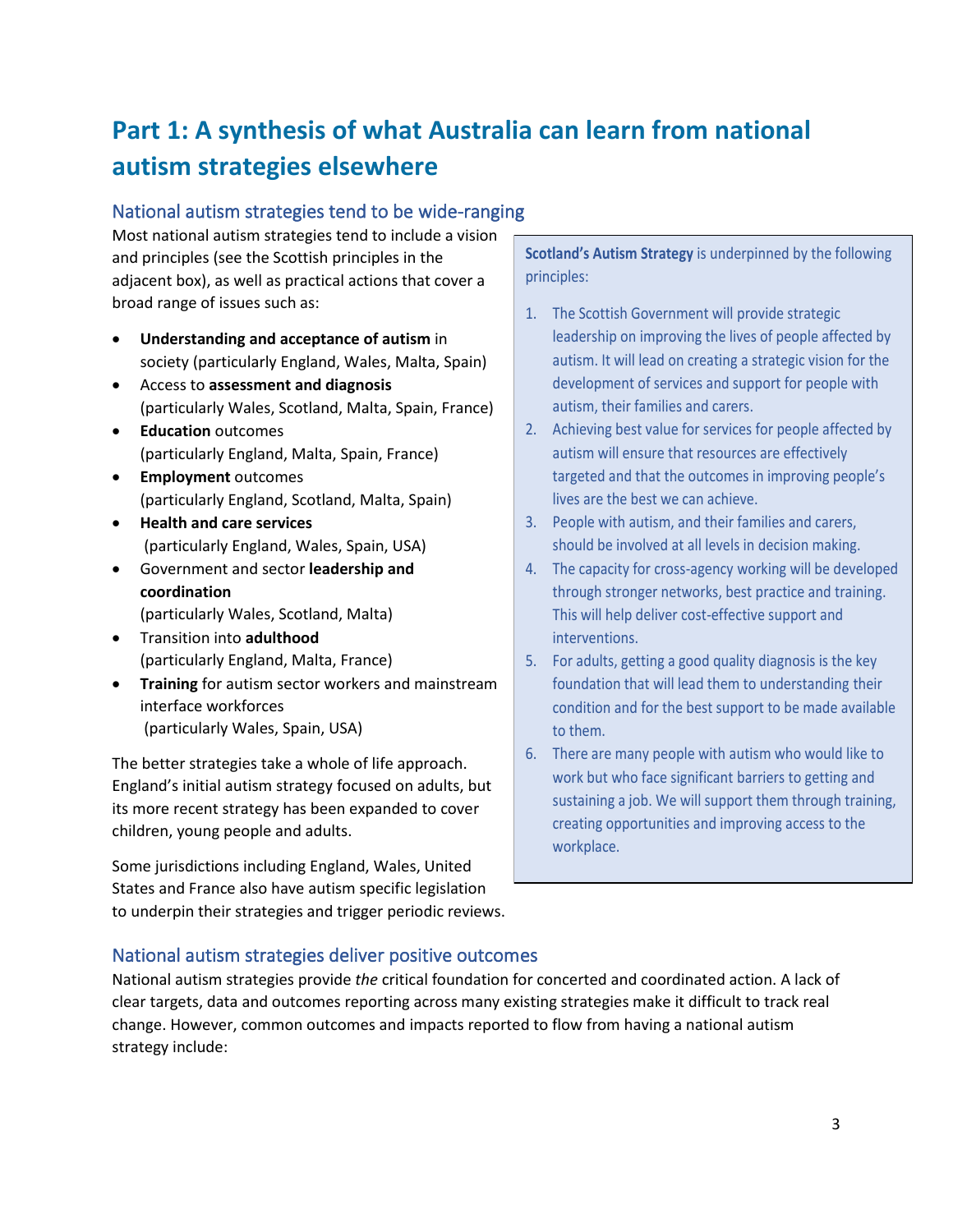- **Cost savings** when compared with the high costs of inaction or poorly coordinated action. A report by the UK's National Autism Project [The Autism Dividend: Reaping the Rewards of Better Investment](https://nationalautistictaskforce.org.uk/wp-content/uploads/2020/02/autism-dividend-report.pdf) highlights that delivery of evidence driven supports create long term savings.
- **Increased community awareness and understanding of autism**. Community attitudes are critical for inclusion. Without changing community attitudes, nothing much else will change.
- **Improved access to autism assessment and diagnosis**. An autism diagnosis, at any age, can generate significant wellbeing benefits and support social, educational, and economic participation. Easier access to autism assessment has typically been met by growing demand (and therefore waitlists) for an assessment.
- Initiatives for **more inclusive and effective education** for autistic children.

*"There has been significant progress. Awareness of autism has increased hugely. Every council now has an adult autism diagnosis pathway, whereas fewer than half did before the Autism Act. Today, all but a very few councils have a lead commissioner for autism. Autism is also a cross- party priority"*  **UK Parliamentary review of ten years of the Autism Act** 

- Tailored initiatives to boost Autism **employment outcomes.**
- Better understanding and **autism responsiveness in criminal justice**.
- The establishment of **autism responsive health and care services.**

Analysis by Autism Europe found that "national autism strategies seem to bring about a positive impact and change for people on the autism spectrum, even if they do not necessarily achieve all their objectives towards the full respect of the rights of autistic people."<sup>1</sup>

Some countries have made significant progress in some areas, while others' achievements have been more modest. Overall, the consensus seems to be that much greater progress is needed.

A [report](https://www.autism.org.uk/what-we-do/campaign/not-enough/about-the-autism-act) undertaken by the UK's All Party Parliamentary Group on Autism ten years after their Autism Act was introduced found that while there have been improvements in areas such as healthcare and social services, there is still a long way to go*. 2*

Despite advancements, it is not uncommon for autistic people to report that some aspects of life had gone backwards. While this may reflect the reality of individual experiences and lack of opportunity, it is likely also in part a reflection of higher aspirations and expectations among the autistic community.

<sup>1</sup> Available a[t https://www.autismeurope.org/wp-content/uploads/2018/02/ASDEU\\_State-of-the-art-autism-policies.pdf](https://www.autismeurope.org/wp-content/uploads/2018/02/ASDEU_State-of-the-art-autism-policies.pdf)

<sup>&</sup>lt;sup>2</sup> <https://www.autism.org.uk/what-we-do/campaign/not-enough/about-the-autism-act>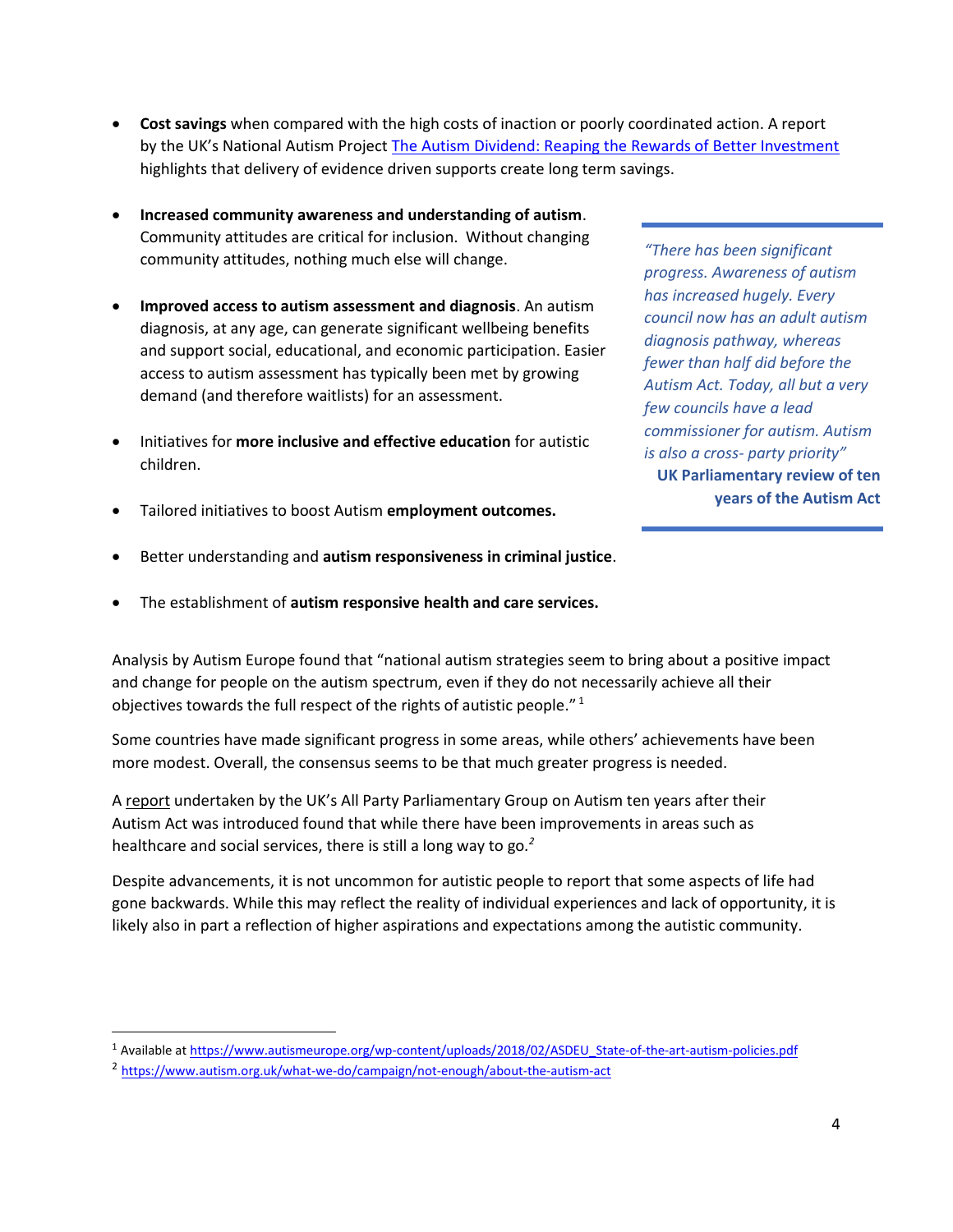#### A future Australian Autism Strategy should reflect lessons from experiences elsewhere

Development of a national autism strategy in Australia can benefit from what has been learnt elsewhere. Understanding what worked and why, what hasn't worked, and what is being improved upon in the second and third waves of autism strategies elsewhere is very instructive.

Drawing on advice received from those we engaged with, analysis by Autism [Europe,](http://asdeu.eu/wp-content/uploads/2016/12/WP-4_2-To-Develop-a-Public-Health-Plan-Addressing-ASD.pdf) and a review of key materials, we identified the following success factors for an effective national autism strategy:

*We want to create a society that truly understands and includes autistic people in all aspects of life; one in which autistic people of all ages, backgrounds and across the country have equal opportunities to play a full part in their communities ….*

**England's National strategy for autistic children, young people and adults: 2021-26**

- ✓ **Genuine co-production** with the Autistic community, including representative organisations. Autism organisations and autistic advocates in other countries have underscored the importance of this approach and risks where it does not occur. Strategies perceived as being captured by service provider (commercial) interests have attracted criticism.
- ✓ An overarching commitment to advancing the **human rights and inclusion** of autistic people rather than a deficit-based approach to 'fixing' or 'combatting' autism or channelling autistic people into separate settings.
- ✓ **Whole of life and whole of spectrum coverage.** The better strategies are relevant to autistic people and their families across their life journey and responsive to different experiences, including those with more complex needs.
- ✓ **Clear and tangible objectives, targets, measures and indicators** are critical to enable progress to be tracked and publicly reported on. These should reflect key priorities across the life course such as: early learning; education and training; employment; community participation; community attitudes; health and wellbeing outcomes; justice, and research. Data needs to be disaggregated for key population groups (e.g. females, Cultural and Linguistically Diverse (CALD) people and First Nations communities.) Strategies without targets and measures are inherently vague; making outcomes and return on investment difficult to quantify.
- ✓ **An action/implementation plan with accountabilities for delivery.** Strategies that are not underpinned by implementation plans are at high risk of floundering. Feedback from key stakeholders with direct experience in the design and implementation of the UK's initial National Autism Strategy was that a lack of sufficient incentives and deterrents undermined effectiveness.
- ✓ **Effective governance** to drive and coordinate implementation across a vast number and range of organisations and people. This has proved challenging in some countries. To address this, an emerging trend is the establishment of an **Autism Commissioner** (or a dedicated administrative post) to drive and monitor implementation and maintain focus and momentum. A measure of independence is desirable. A Commissioner could establish 'strategic partnership boards' with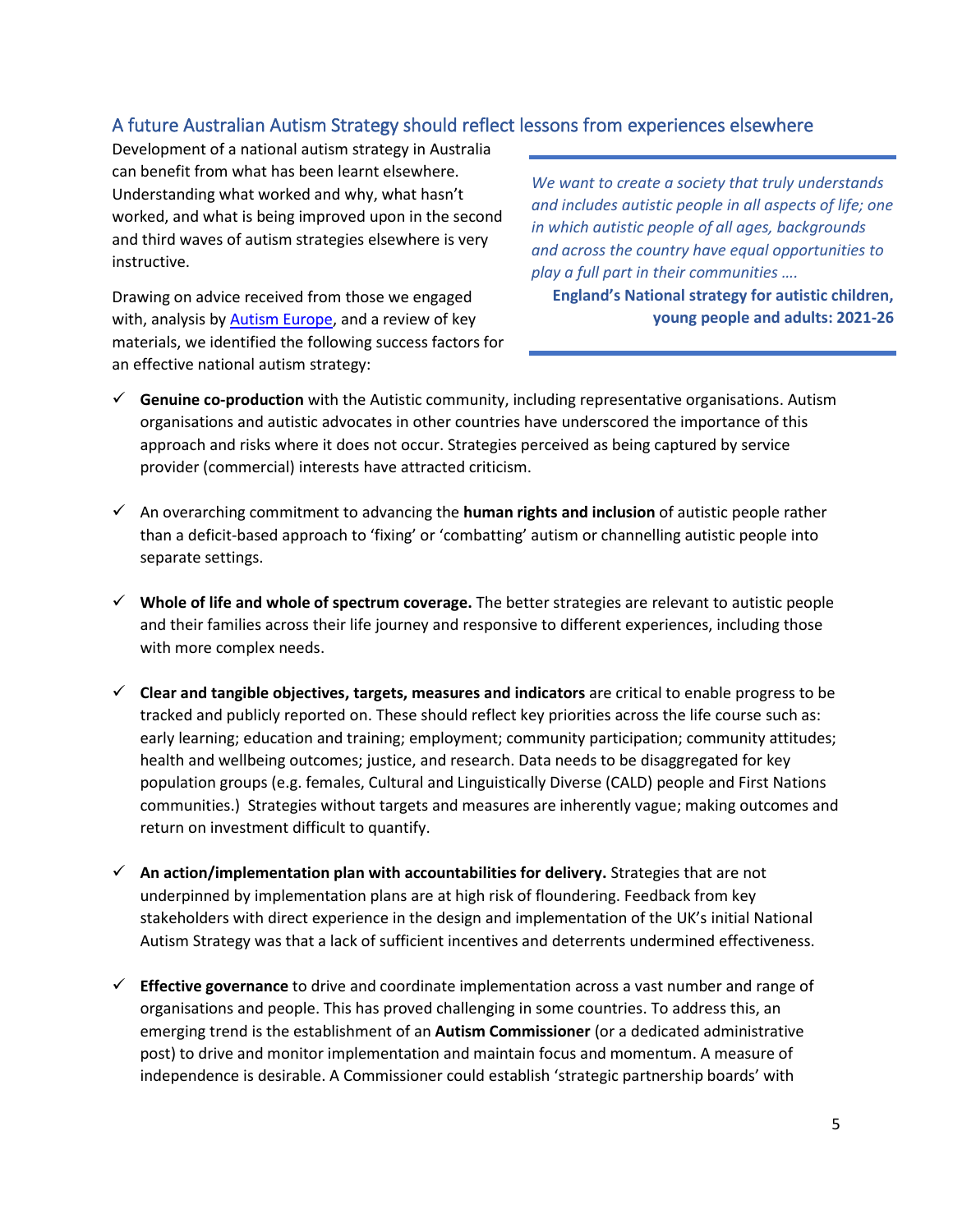autistic people, families and representative organisations involved in key areas of strategy implementation (e.g. an employment partnership board).

- ✓ **Adequate and coordinated funding for implementation.** A common repercussion of autism strategies is that demand for autism assessment and supports accelerate as awareness of autism grows and services are expanded. Frequent monitoring, responsive funding mechanisms and early attention to workforce development would help avoid the capacity pitfalls that have affected other rollouts.
- ✓ **High quality information and training** is a key enabler for implementation. Training requirements and quality accreditation of training (as a response to missed quality) are common. The UK have developed a [national autism core capabilities framework](https://maudsleylearning.com/launching-the-autism-core-capabilities-repository-our-findings-from-the-accept-project/?utm_medium=email&_hsmi=2&_hsenc=p2ANqtz-_fBj_oUs51rsx7si2K4eRtp_KeKk8-RQDd28Va00upGn5vECewY8OsCPbMwbyRLX4eXDRUYJ9KHQ1fTuKfl1cLRsNFUQ&utm_content=2&utm_source=hs_email) to identify key capabilities for those working with and for supporting Autistic people. A tiered approach is used: Tier 1 for those who require a general understanding of autism but may not regularly work for autistic people; Tier 2 for those who provide care and support for autistic people but are not autism specialists; Tier 3 for those who work intensively with autistic people. Significant work has been done on workforce training in different sectors including education and healthcare.<sup>3</sup>
- ✓ **Coherent linkages to the broader policy context** so that an autism lens is applied in areas such as education, employment, criminal justice, and disability policy. In an Australian context this would mean situating a future National Autism Strategy as complementary to the upcoming Australian Disability Strategy, and ensuring that key government policy areas (e.g. employment for people with disability) include an autism focus.
- ✓ The need to **address the adverse impacts of the COVID-19**  pandemic. Consistent with international experiences<sup>4</sup>, much of Australia's autistic community risks experiencing a long tail of post-pandemic disadvantage. Significant deteriorations in mental health, social isolation, severely disrupted learning, increased economic uncertainly and increased support needs are common.<sup>5</sup>

*There is no doubt that the experiences of COVID-19 and lessons learned throughout this period will influence and shape the delivery of autism services for some time to come…there should be no delay in implementing actions at a time when need has never been greater.*

**Northern Ireland Interim Autism Strategy 2020-21**

✓ **Timelines for review** built into the strategy. The review should be owned at Ministerial level. If there is no date for review, there is a high risk the strategy will 'sit on a shelf'. England's Autism Act obliges the government to produce a strategy every 5 years and to review progress each year.

<sup>&</sup>lt;sup>3</sup> In Education: Autism Education Trus[t https://www.autismeducationtrust.org.uk/](https://www.autismeducationtrust.org.uk/) and in healthcare Info Hub | Leading Free [Healthcare Resources | Skills for Health](https://skillsforhealth.org.uk/info-hub/learning-disability-and-autism-frameworks-2019/)

<sup>4</sup> [A study in the United States](https://link.springer.com/article/10.1007/s10803-020-04760-5) reported high levels of stress – particularly around isolation, illness, and finance. [A survey on the](https://www.emerald.com/insight/content/doi/10.1108/AIA-10-2020-0057/full/html)  [impact of the pandemic on autistic adults in the UK](https://www.emerald.com/insight/content/doi/10.1108/AIA-10-2020-0057/full/html) found autistic people to be "particularly at risk, as a consequence of a higher prevalence of co-occurring mental health conditions, such as anxiety".

<sup>5</sup> ACU/Amaze, Autistic Experience Survey 2021 (publication forthcoming); [2020 Survey by the Australian Autism Alliance;](https://amazevic.sharepoint.com/:b:/g/EVtAZ46MeLNNmQUYD3aXWcQBV9vLP7LfqnTC8KiwzZLkpg?e=57Iq0Y) Australia[n research on the impact of the pandemic on autistic people](https://www.sydney.edu.au/dam/corporate/documents/sydney-policy-lab/everyday-experiences-of-autistic-people-during-covid-19---report---july-2020.pdf)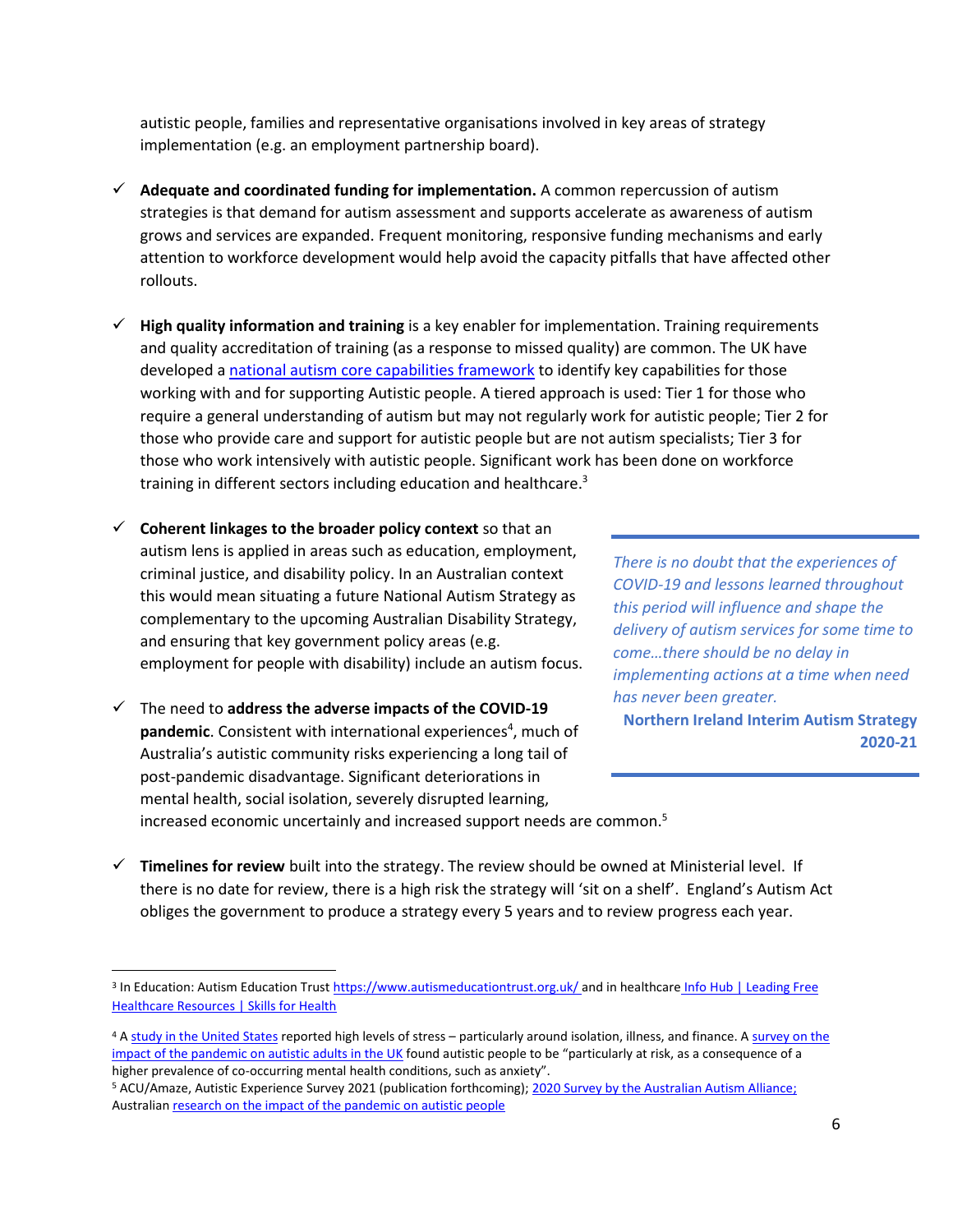### **Part 2: National autism strategies: experiences by country**

| <b>England</b>  |                                                                                                                                                                                                                                                                                                                                                                                                                                                                                                                                                                                                                                                                                                                                                                                           |
|-----------------|-------------------------------------------------------------------------------------------------------------------------------------------------------------------------------------------------------------------------------------------------------------------------------------------------------------------------------------------------------------------------------------------------------------------------------------------------------------------------------------------------------------------------------------------------------------------------------------------------------------------------------------------------------------------------------------------------------------------------------------------------------------------------------------------|
| <b>Context</b>  | England's Autism Act (2009) makes it mandatory for the English Government to have a Strategy for Adults<br>with Autism and to review it every 5 years. <sup>9</sup> It requires England's Secretary of State to issue guidance on<br>several aspects of implementation (with ongoing relevance) to local authorities and National Health Service<br>Bodies <sup>6</sup> , and requires those bodies to act on the guidance. <sup>7</sup>                                                                                                                                                                                                                                                                                                                                                  |
|                 | England's first strategy was introduced in 2010 - "Fulfilling and rewarding lives: the strategy for adults with<br>autism in England". An update to the strategy, "Think Autism", was introduced in 2014. There was a<br>package of funding of £4.5 million which the Department of Health was to use to take forward themes in<br>the strategy update. <sup>8</sup>                                                                                                                                                                                                                                                                                                                                                                                                                      |
|                 | The next five year review of England's autism strategy was underway in 2019, but as a result of the COVID-<br>19 pandemic its completion was put off. <sup>9</sup> The 2021 strategy, "National strategy for autistic children, young<br>people and adults: 2021 to 2026" was released in mid-July 2021, and marks a widening of the strategy's<br>scope to include autistic children.                                                                                                                                                                                                                                                                                                                                                                                                    |
| <b>Elements</b> | The 2021 Strategy is organized around the following priorities:                                                                                                                                                                                                                                                                                                                                                                                                                                                                                                                                                                                                                                                                                                                           |
|                 | improving understanding and acceptance of autism within society<br>$\bullet$<br>improving autistic children and young people's access to education, and supporting positive transitions<br>$\bullet$<br>into adulthood<br>supporting more autistic people into employment<br>$\bullet$<br>tackling health and care inequalities for autistic people<br>$\bullet$<br>building the right support in the community and supporting people in inpatient care<br>$\bullet$<br>improving support within the criminal and youth justice systems<br>$\bullet$<br>It indicates the direction for each and lists 3-5 commitments per priority area that apply to the first year of<br>the plan. An implementation plan has been published that includes these commitments and additional<br>actions. |
| <b>Impact</b>   | Autism-Europe found that England has the "most advanced legal regime in favour of autistic people" and<br>that the Autism Act was the first autism-specific legislation in Europe.                                                                                                                                                                                                                                                                                                                                                                                                                                                                                                                                                                                                        |
|                 | The National Health Service measures for the wait time for diagnosis. Thirteen weeks is their target<br>timeframe for autism diagnoses. Recently figures indicate 40-50% of people going publicly were diagnosed<br>within this timeframe. <sup>10</sup>                                                                                                                                                                                                                                                                                                                                                                                                                                                                                                                                  |
|                 | A leading English autism advocate, summed up the situation ten years after the Act was introduced <sup>11</sup> said:                                                                                                                                                                                                                                                                                                                                                                                                                                                                                                                                                                                                                                                                     |

<sup>6</sup> <https://www.legislation.gov.uk/ukpga/2009/15/section/2>

<sup>7</sup> <https://www.legislation.gov.uk/ukpga/2009/15/section/3>

<sup>8</sup> <https://www.gov.uk/government/publications/think-autism-an-update-to-the-government-adult-autism-strategy>

<sup>9</sup> <https://www.autism.org.uk/what-we-do/news/2021-could-be-a-year-of-change>

<sup>&</sup>lt;sup>10</sup> <https://digital.nhs.uk/data-and-information/publications/statistical/autism-statistics>

<sup>&</sup>lt;sup>11</sup> <https://pearsfoundation.org.uk/wp-content/uploads/2019/09/APPGA-Autism-Act-Inquiry-Report.pdf>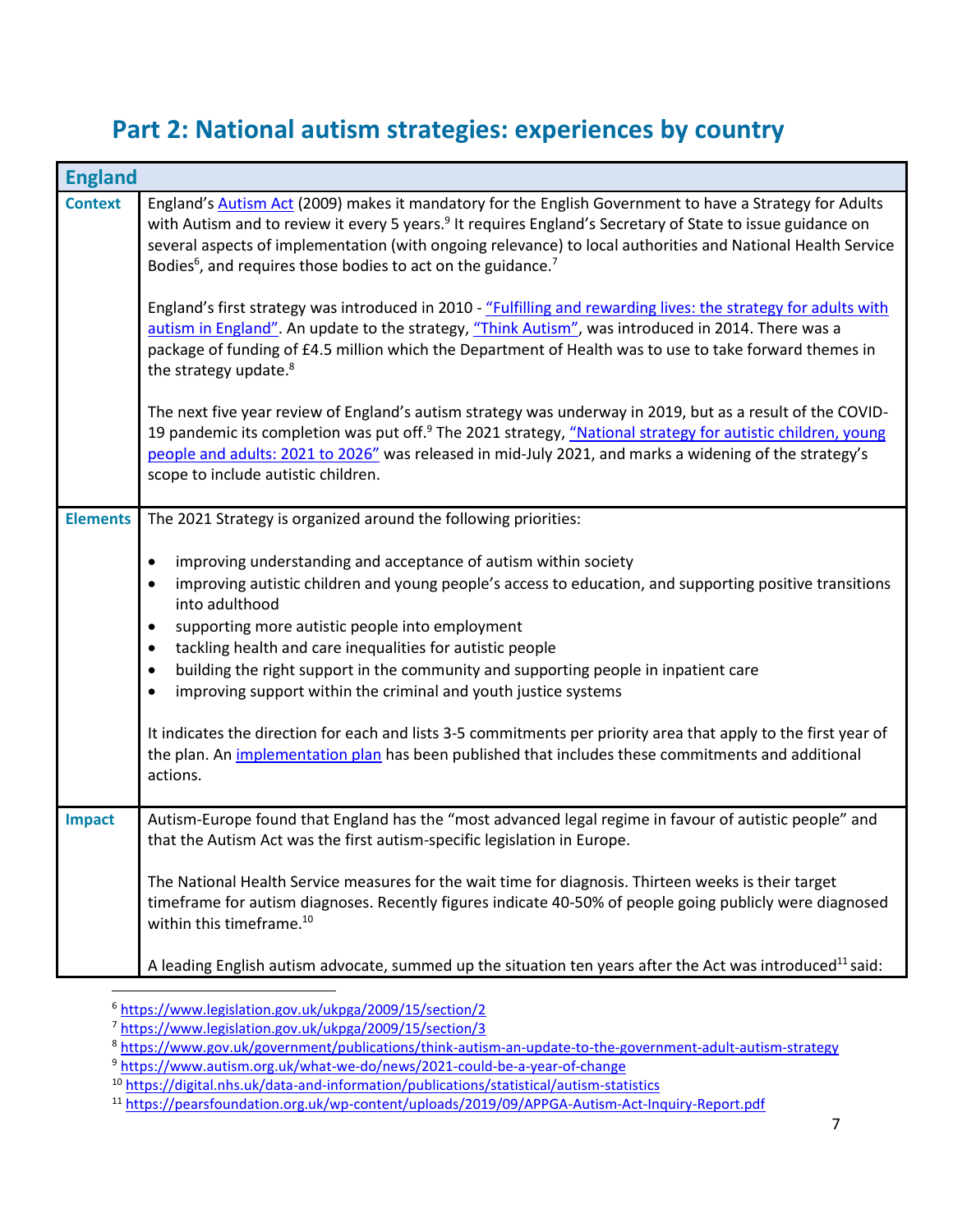|                 | "There has been significant progress. Awareness of autism has increased hugely. Every council now has an<br>adult autism diagnosis pathway, whereas fewer than half did before the Autism Act. Today, all but a very<br>few councils have a lead commissioner for autism. Autism is also a cross- party priority and, significantly,<br>was mentioned in the vast majority of parties' manifestos in the 2017 general election. However, every day<br>[MPs] are contacted by autistic constituents who struggle to get a diagnosis, or have to wait several years<br>for one. Too often, they cannot get support from social care or in school."                                                                                                                                                                                                                                                                                                                                                                                                                                                                                                                                                                                                                                                                                                                                                                                                                                                                                                                                                                                                                                                                                                                                                                                                                                                                                                                                                                                                                                                                                                                                                                                                                                                                                                                                                                |
|-----------------|-----------------------------------------------------------------------------------------------------------------------------------------------------------------------------------------------------------------------------------------------------------------------------------------------------------------------------------------------------------------------------------------------------------------------------------------------------------------------------------------------------------------------------------------------------------------------------------------------------------------------------------------------------------------------------------------------------------------------------------------------------------------------------------------------------------------------------------------------------------------------------------------------------------------------------------------------------------------------------------------------------------------------------------------------------------------------------------------------------------------------------------------------------------------------------------------------------------------------------------------------------------------------------------------------------------------------------------------------------------------------------------------------------------------------------------------------------------------------------------------------------------------------------------------------------------------------------------------------------------------------------------------------------------------------------------------------------------------------------------------------------------------------------------------------------------------------------------------------------------------------------------------------------------------------------------------------------------------------------------------------------------------------------------------------------------------------------------------------------------------------------------------------------------------------------------------------------------------------------------------------------------------------------------------------------------------------------------------------------------------------------------------------------------------|
| <b>Lessons</b>  | Reflections from an Australian autistic advocate who lived in England when the initial 2010 Strategy came<br>into effect include:<br>Lack of funding limited Strategy implementation.<br>$\bullet$<br>Report from those we interviewed were that funds that came with the 2014 strategy were not well<br>$\bullet$<br>managed and lacked clear criteria to deliver best value and sustainability.<br>Aspects of autism services are provided by England's 300+ local authorities. Implementation,<br>$\bullet$<br>commitment, resourcing and quality were highly variable. For instance, the training expected and<br>available to autism service providers varies between local authorities. Advocates have called for<br>mandating of accredited, consistent, research-based training. Pre-assessment screening was also highly<br>variable: in some authorities this was effective and helpful; in other places it was poorly done and<br>detrimental.<br>The Strategy and Act provided a solid foundation from which to promote and enforce rights to disability<br>$\bullet$<br>support - for example the interaction of England's human rights laws and the Autism Strategy meant<br>people referred by GPs for autism assessments were able to access supports if encountering long<br>waiting times for diagnosis.<br>The process for strategy development was problematic. While some autistic people were involved in<br>$\bullet$<br>co-production, there was significant barriers to participation (e.g. no funding; short timeframes;<br>information asymmetry).<br>The needs of Autistic women were not given sufficient weight or commitment.<br>$\bullet$<br>The National Autistic Society has recently argued that "the current level of support for autistic people and<br>their families just isn't good enough." In 2019, $^{12}$ they found that:<br>More than two in three autistic adults in England don't get the support they need.<br>$\bullet$<br>Only 14% said that there were enough mental health services in their area.<br>$\bullet$<br>50% of parents said their child had to wait more than a year for support at school.<br>$\bullet$<br>The Society are "calling for specialist autism support in every council in England, more mental health,<br>education and care services in the community, and a national public understanding campaign, among many<br>other things." |
| <b>Scotland</b> |                                                                                                                                                                                                                                                                                                                                                                                                                                                                                                                                                                                                                                                                                                                                                                                                                                                                                                                                                                                                                                                                                                                                                                                                                                                                                                                                                                                                                                                                                                                                                                                                                                                                                                                                                                                                                                                                                                                                                                                                                                                                                                                                                                                                                                                                                                                                                                                                                 |
| <b>Context</b>  | There is a Scottish Strategy for Autism (2011-2021).                                                                                                                                                                                                                                                                                                                                                                                                                                                                                                                                                                                                                                                                                                                                                                                                                                                                                                                                                                                                                                                                                                                                                                                                                                                                                                                                                                                                                                                                                                                                                                                                                                                                                                                                                                                                                                                                                                                                                                                                                                                                                                                                                                                                                                                                                                                                                            |
| <b>Elements</b> | Scotland's Strategy lists 13 goals, 10 indicators and 26 recommendations that cover a wide range of issues.<br>The recommendations are grouped under six summary statements (below with emphasis added):                                                                                                                                                                                                                                                                                                                                                                                                                                                                                                                                                                                                                                                                                                                                                                                                                                                                                                                                                                                                                                                                                                                                                                                                                                                                                                                                                                                                                                                                                                                                                                                                                                                                                                                                                                                                                                                                                                                                                                                                                                                                                                                                                                                                        |

<sup>12</sup> <https://www.autism.org.uk/what-we-do/news/coronavirus-report>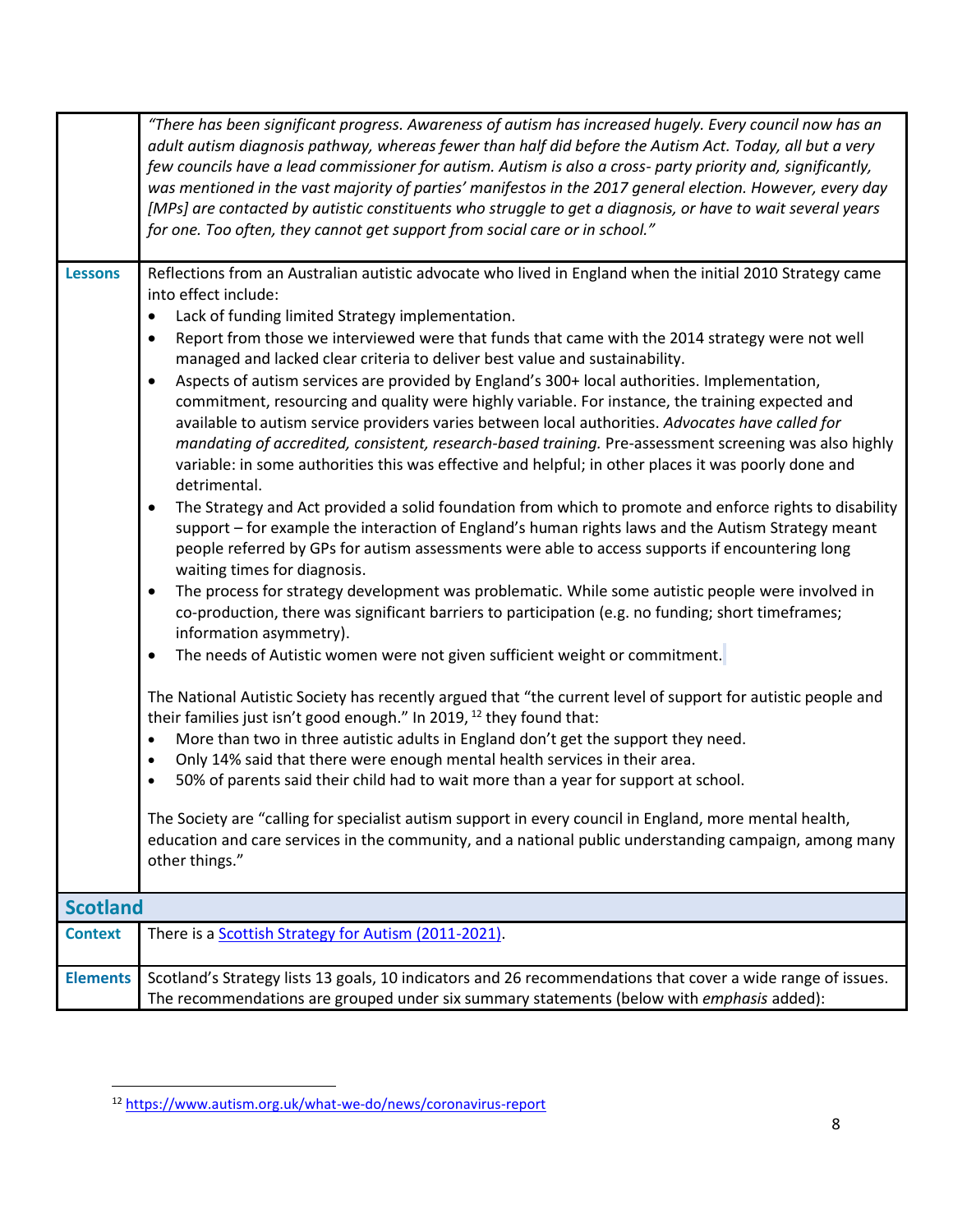|                | 1. The Scottish Government will provide strategic leadership on improving the lives of people affected by<br>autism. It will lead on creating a strategic vision for the development of services and support for people<br>with autism, their families and carers.<br>2. Achieving best value for services for people affected by autism will ensure that resources are effectively<br>targeted and that the outcomes in improving people's lives are the best we can achieve.<br>3. People with autism, and their families and carers, should be involved at all levels in decision making.<br>4. The capacity for cross-agency working will be developed through stronger networks, best practice and<br>training. This will help deliver cost-effective support and interventions.<br>5. For adults, getting a good quality diagnosis is the key foundation that will lead them to understanding<br>their condition and for the best support to be made available to them.<br>There are many people with autism who would like to work but who face significant barriers to getting<br>6.<br>and sustaining a job. We will support them through training, creating opportunities and improving<br>access to the workplace. |
|----------------|-------------------------------------------------------------------------------------------------------------------------------------------------------------------------------------------------------------------------------------------------------------------------------------------------------------------------------------------------------------------------------------------------------------------------------------------------------------------------------------------------------------------------------------------------------------------------------------------------------------------------------------------------------------------------------------------------------------------------------------------------------------------------------------------------------------------------------------------------------------------------------------------------------------------------------------------------------------------------------------------------------------------------------------------------------------------------------------------------------------------------------------------------------------------------------------------------------------------------------|
| <b>Impact</b>  | Scotland's Cross-Party Group on Autism, a large membership based body including several Scottish MPs,<br>published their high profile non-government evaluation of the implementation of the Strategy in October<br>2020. They conclude that the Scottish strategy is essentially sound, but that only modest progress has been<br>made towards most of its goals. The most significant progress during the strategy period has been<br>"improvement in public awareness and understanding of autism in Scotland."<br>The evaluation identified "a disconnect between what is expected to happen, as detailed in the Strategy,<br>and what is actually happening in practice," and that some organisations/agencies had not sufficiently<br>implemented the Strategy. The evaluation's community surveys showed that many autistic respondents or<br>their carers believed that autism services and life in general had deteriorated for them during the period of<br>the Strategy.<br>The Scottish Government commissioned an evaluation of the Strategy in late 2020, which had not been<br>released at the time of writing.                                                                                                |
| <b>Lessons</b> | A key recommendation of Scotland's Cross-Party Group on Autism to "seek to solve the accountability gap"<br>is the establishment of Autism Commissioner to uphold autistic people's rights and ensure that effective<br>policy and laws are implemented appropriately at a local level." This has broad community support, with a<br>campaign to establish an Autism Commissioner "to improve access to support and champion the human<br>rights of autistic people". <sup>13,14</sup> being led by ENABLE Scotland, National Autistic Society Scotland and Scottish<br>Autism in the lead up to the 2021 election.<br>We were advised that sustainability of funding was a problem, with some of the "one stop shops" having to<br>close when the funding lapsed.                                                                                                                                                                                                                                                                                                                                                                                                                                                            |
| <b>Wales</b>   |                                                                                                                                                                                                                                                                                                                                                                                                                                                                                                                                                                                                                                                                                                                                                                                                                                                                                                                                                                                                                                                                                                                                                                                                                               |
| <b>Context</b> | Wales was the first country in the UK to develop a national approach and publish a                                                                                                                                                                                                                                                                                                                                                                                                                                                                                                                                                                                                                                                                                                                                                                                                                                                                                                                                                                                                                                                                                                                                            |

<sup>&</sup>lt;sup>13</sup> <https://www.autism.org.uk/what-we-do/news/2021-could-be-a-year-of-change>

<sup>&</sup>lt;sup>14</sup> <https://ourvoiceourrights.org/commissioner>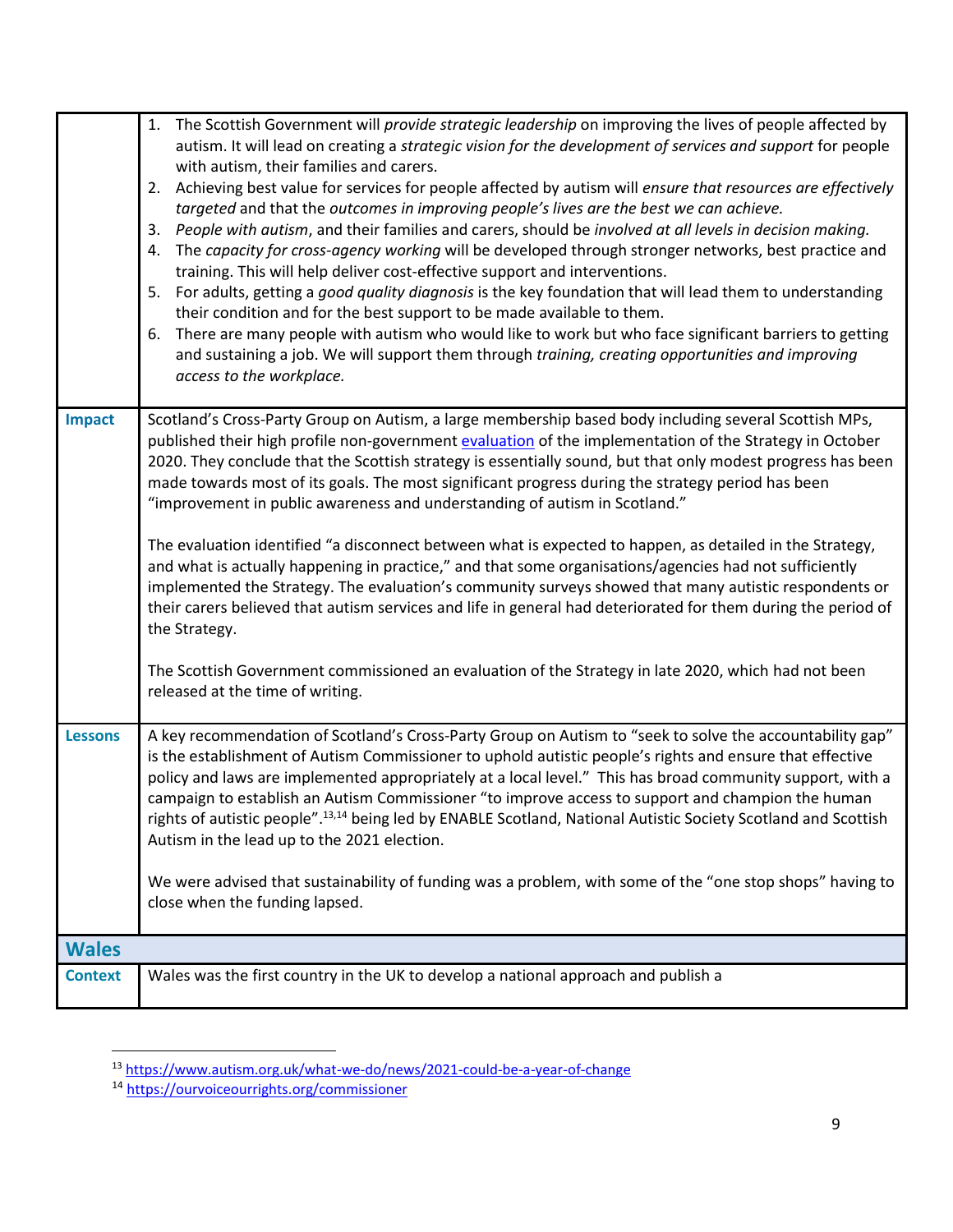|                 | strategic plan for people with autism. The Autistic Spectrum Disorder Strategic Action Plan for Wales (2008)<br>was intended to run until 2018. It was 'refreshed' early, with a new version issued in early 2016, which is                                                                                                                                                                                                                                                           |
|-----------------|---------------------------------------------------------------------------------------------------------------------------------------------------------------------------------------------------------------------------------------------------------------------------------------------------------------------------------------------------------------------------------------------------------------------------------------------------------------------------------------|
|                 | still current.                                                                                                                                                                                                                                                                                                                                                                                                                                                                        |
|                 | A recent campaign for Wales to have its own Autism Act was unsuccessful (although the 2009 English Act<br>appears to have had jurisdiction over Wales). However, the Wales Senedd did agree to develop the Code of<br>Practice on the Delivery of Autism Services. The Code will come into force in September 2021.                                                                                                                                                                   |
| <b>Elements</b> | The Autism Strategic Action Plan 2016 is organised around three key priority areas:                                                                                                                                                                                                                                                                                                                                                                                                   |
|                 | Awareness raising, information and training<br>$\bullet$<br>Assessment and diagnosis                                                                                                                                                                                                                                                                                                                                                                                                  |
|                 | Meeting support needs.                                                                                                                                                                                                                                                                                                                                                                                                                                                                |
|                 |                                                                                                                                                                                                                                                                                                                                                                                                                                                                                       |
|                 | A key initiative has been the creation of national Integrated Autism Services (IAS) which provide services to<br>all regions of Wales and have a range of functions including diagnosis, advice and professional services, as                                                                                                                                                                                                                                                         |
|                 | well as sector capacity development. <sup>15</sup> Each IAS is a partnership between the local board of the National                                                                                                                                                                                                                                                                                                                                                                  |
|                 | Health Service and the local government, and seeks to collaborate with the broader autism sector.                                                                                                                                                                                                                                                                                                                                                                                     |
|                 | The four main chapters in the Code of Practice on the Delivery of Autism Services are:                                                                                                                                                                                                                                                                                                                                                                                                |
|                 | arrangements for autism assessment and diagnosis                                                                                                                                                                                                                                                                                                                                                                                                                                      |
|                 | arrangements for accessing health and social care services                                                                                                                                                                                                                                                                                                                                                                                                                            |
|                 | arrangements for awareness raising and training on autism                                                                                                                                                                                                                                                                                                                                                                                                                             |
|                 | arrangements for planning and monitoring services and stakeholder engagement.                                                                                                                                                                                                                                                                                                                                                                                                         |
| <b>Impact</b>   | A 2019 independent evaluation suggests that the Integrated Autism Service was reasonably well<br>implemented, although there were significant delays in some regions.                                                                                                                                                                                                                                                                                                                 |
|                 |                                                                                                                                                                                                                                                                                                                                                                                                                                                                                       |
|                 | One of the key issues in Wales, like other UK jurisdictions, is that growth in demand for autism related<br>services continues to outstrip the growth of supply, for both adults and children, resulting in long waiting                                                                                                                                                                                                                                                              |
|                 | times for some.                                                                                                                                                                                                                                                                                                                                                                                                                                                                       |
|                 | <b>Northern Ireland</b>                                                                                                                                                                                                                                                                                                                                                                                                                                                               |
| <b>Context</b>  | Northern Ireland's Autism Act (2011) places "a statutory responsibility on the Department of Health to                                                                                                                                                                                                                                                                                                                                                                                |
|                 | prepare an autism strategy in collaboration with all Northern Ireland Government Departments setting out<br>how the needs of autistic people should be addressed throughout their lives." 16                                                                                                                                                                                                                                                                                          |
|                 | There is currently an Autism Interim Strategy for 2021-22 in place because of pandemic interruptions,<br>following on from their earlier Autism Strategy (2013-2020). Creation of the next longer term autism<br>strategy is underway, with the interim strategy stating "the Department (of Health) is committed to the<br>development of a fully co-produced autism strategy to refresh future strategic direction and actions and to<br>build upon the progress already achieved". |

<sup>15</sup> [https://gov.wales/sites/default/files/statistics-and-research/2019-05/evaluation-of-the-integrated-autism](https://gov.wales/sites/default/files/statistics-and-research/2019-05/evaluation-of-the-integrated-autism-service-and-the-autism-spectrum-disorder-strategic-action-plan-final.pdf)[service-and-the-autism-spectrum-disorder-strategic-action-plan-final.pdf](https://gov.wales/sites/default/files/statistics-and-research/2019-05/evaluation-of-the-integrated-autism-service-and-the-autism-spectrum-disorder-strategic-action-plan-final.pdf)

<sup>&</sup>lt;sup>16</sup> <https://www.health-ni.gov.uk/sites/default/files/publications/health/doh-autism-interim%20strategy.pdf>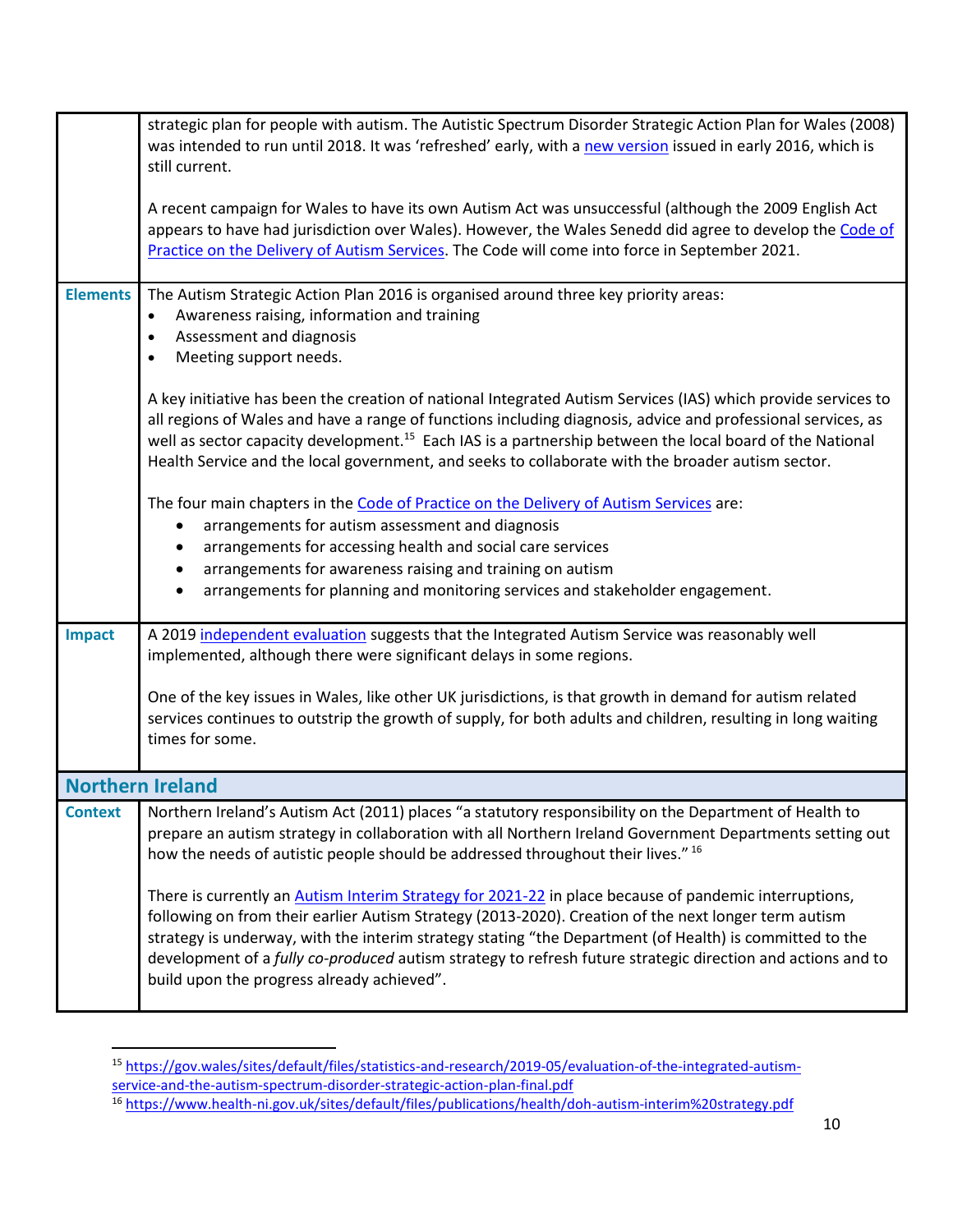| <b>Elements</b> | The 2013-2020 strategy was based upon 11 key themes that aimed to support people with autism to better                                                                                                                                                                                                                  |
|-----------------|-------------------------------------------------------------------------------------------------------------------------------------------------------------------------------------------------------------------------------------------------------------------------------------------------------------------------|
|                 | exercise their rights, choices and life opportunities, have continuing development of an inclusive range of                                                                                                                                                                                                             |
|                 | high-quality services and to develop clear, achievable actions which were capable of being monitored and                                                                                                                                                                                                                |
|                 | evaluated." 17                                                                                                                                                                                                                                                                                                          |
|                 | The 2020-21 interim strategy is arranged under the following three strategic outcomes areas:                                                                                                                                                                                                                            |
|                 | A healthy life with access to services on an equal and timely basis.<br>1.<br>We will provide improved pathways of care enabling timely access to early intervention and support<br>which best meets emotional and wellbeing needs for individuals and families.                                                        |
|                 | 2. A life with opportunities to live as an active citizen.<br>We will support autistic people, their families and carers as they participate<br>in all aspects of community and society through continued support in<br>education and employment and as they transition throughout life stages.                         |
|                 | An independent life supported by greater societal understanding and choices.<br>3.<br>We will provide opportunity for autistic people to live safe and independent<br>lives within our communities and have equal access to services where they<br>are met with respect and understanding.                              |
| <b>Impact</b>   | Northern Ireland's government reports achievements from the initial strategy include:                                                                                                                                                                                                                                   |
|                 | Increased societal awareness which has led to many public facilities, such as shops, cinemas, museums,<br>٠                                                                                                                                                                                                             |
|                 | government services, airports and public transport providers making specific adjustments                                                                                                                                                                                                                                |
|                 | The establishment of regional multi-agency fora in Health and Social Care Trusts, comprised of autistic<br>$\bullet$<br>people, carers, clinicians, government departments and the community and voluntary sector, has<br>fostered an ethos of partnership working and co-production to inform and develop services and |
|                 | support.                                                                                                                                                                                                                                                                                                                |
|                 | The Additional Support Fund, administered by the Department for the Economy, has enabled further<br>$\bullet$<br>education colleges to provide additional support and advice for students who have autism. <sup>18</sup>                                                                                                |
|                 | They also note: "a greater prevalence of autism within our communities, the growing waiting lists of autism<br>referrals for assessment and the rising demand for services show that there is still considerable progress to<br>be made." 19                                                                            |
|                 | Progress Reports were published in 2015 and 2019.                                                                                                                                                                                                                                                                       |
| <b>Malta</b>    |                                                                                                                                                                                                                                                                                                                         |
| <b>Context</b>  | Malta has the "Persons within the Autism Spectrum (Empowerment) Act 2016". Malta's first National<br>Autism Strategy has recently been released, following an extended period of development.                                                                                                                           |
|                 | The Chairperson of Malta's Autism Advisory Council describes its National Autism Strategy as "an all-<br>encompassing, cradle-to-grave Strategy, making it one of the few such documents internationally."                                                                                                              |

<sup>&</sup>lt;sup>17</sup> <https://www.health-ni.gov.uk/sites/default/files/publications/health/doh-autism-interim%20strategy.pdf>

<sup>&</sup>lt;sup>18</sup> <https://www.health-ni.gov.uk/sites/default/files/publications/health/doh-autism-interim%20strategy.pdf>

<sup>&</sup>lt;sup>19</sup> <https://www.health-ni.gov.uk/sites/default/files/publications/health/doh-autism-interim%20strategy.pdf>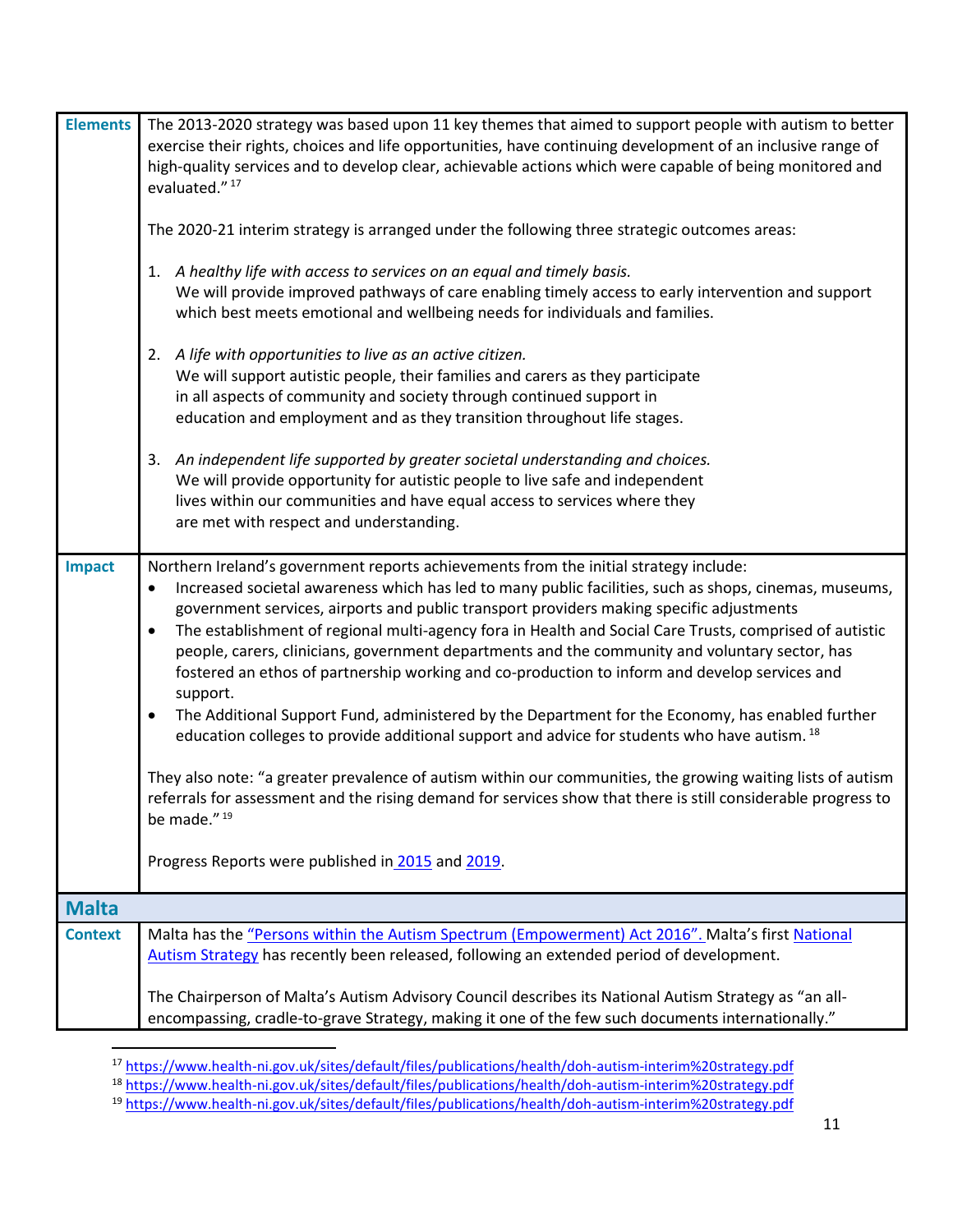|                 | Those we interviewed advised that the quality of Malta's approach to autism is high. In part, this reflects<br>Malta's relatively inclusive and progressive political atmosphere, aided by its small population and<br>geography.                                                                                                                                                                                                                                                                                                                                                                                                                                                                                                                                                                                                                                                                                                                                                                                                                                                                                                                                                                                                                                                                                                                                                                                                                                                                                                                                                                                                                                                                         |
|-----------------|-----------------------------------------------------------------------------------------------------------------------------------------------------------------------------------------------------------------------------------------------------------------------------------------------------------------------------------------------------------------------------------------------------------------------------------------------------------------------------------------------------------------------------------------------------------------------------------------------------------------------------------------------------------------------------------------------------------------------------------------------------------------------------------------------------------------------------------------------------------------------------------------------------------------------------------------------------------------------------------------------------------------------------------------------------------------------------------------------------------------------------------------------------------------------------------------------------------------------------------------------------------------------------------------------------------------------------------------------------------------------------------------------------------------------------------------------------------------------------------------------------------------------------------------------------------------------------------------------------------------------------------------------------------------------------------------------------------|
| <b>Elements</b> | The Strategy includes extensive action lists grouped under the following topics:<br>What is autism (including awareness and acceptance strategies)<br>$\bullet$<br>Early identification and autism interventions<br>$\bullet$<br>Education<br>$\bullet$<br>Employment<br>$\bullet$<br>Advocacy, Self-Advocacy and Outreach<br>$\bullet$<br>Autism and Adulthood<br>$\bullet$<br>The Autism Advisory Council (outlining the coordinating bodies for the strategy).<br>$\bullet$                                                                                                                                                                                                                                                                                                                                                                                                                                                                                                                                                                                                                                                                                                                                                                                                                                                                                                                                                                                                                                                                                                                                                                                                                            |
| <b>Impact</b>   | It is too early to see the impact of Malta's Strategy.                                                                                                                                                                                                                                                                                                                                                                                                                                                                                                                                                                                                                                                                                                                                                                                                                                                                                                                                                                                                                                                                                                                                                                                                                                                                                                                                                                                                                                                                                                                                                                                                                                                    |
| <b>Spain</b>    |                                                                                                                                                                                                                                                                                                                                                                                                                                                                                                                                                                                                                                                                                                                                                                                                                                                                                                                                                                                                                                                                                                                                                                                                                                                                                                                                                                                                                                                                                                                                                                                                                                                                                                           |
| <b>Context</b>  | Spain's Congress rejected the call for a strategy as recently as 2010. Further advocacy led to unanimous<br>support for a strategy in 2014. The Spanish Strategy for ASD 2015 was developed by the Ministry of Health,<br>Social Services and Equality in collaboration with three national autism groups. <sup>20</sup>                                                                                                                                                                                                                                                                                                                                                                                                                                                                                                                                                                                                                                                                                                                                                                                                                                                                                                                                                                                                                                                                                                                                                                                                                                                                                                                                                                                  |
| <b>Elements</b> | The strategy "is articulated around 15 thematic lines, addressing a wide range of key issues from access to<br>diagnosis, to life-long support, independent living and health." <sup>21</sup> Autism-Europe reports:<br>"four of these lines have a cross-cutting character. They are devoted to:<br>1. consciousness and awareness-raising, in order to boost the inclusion of people with autism and<br>promote a positive image of their real capacities;<br>2. accessibility, which aims to reduce difficulties in understanding the information;<br>3. research, favouring the coordination of resources, development, innovation and transfer of<br>knowledge;<br>4. and training for professionals who work alongside people with autism throughout their lives.<br>"The remaining eleven strategic lines deal with:<br>5. health, with a number of proposals that favour the early detection of autism, access to diagnosis<br>and to specialised integrated interventions, as well as to advice and care starting from the moment<br>of diagnosis;<br>6. education, with goals to promote school inclusion and academic success for pupils with autism. This<br>will focus particularly on specialisation, innovation and an adaptation of schooling methods<br>throughout their lives;<br>7. employment, with measures for fostering orientation and services for employment facilitating<br>employment in both the private and public sectors;<br>8. and social inclusion, participation and independent life, favouring assistance integrated processes,<br>specialised and multidisciplinary care, improving the associative network and autistic people's<br>access to community resources. |

<sup>&</sup>lt;sup>20</sup> <http://www.autismo.org.es/quehacemos/incidencia-politica/estrategia-espanola-en-tea>

<sup>&</sup>lt;sup>21</sup> [https://www.autismeurope.org/wp-content/uploads/2018/03/LINK68.EN\\_.pdf](https://www.autismeurope.org/wp-content/uploads/2018/03/LINK68.EN_.pdf)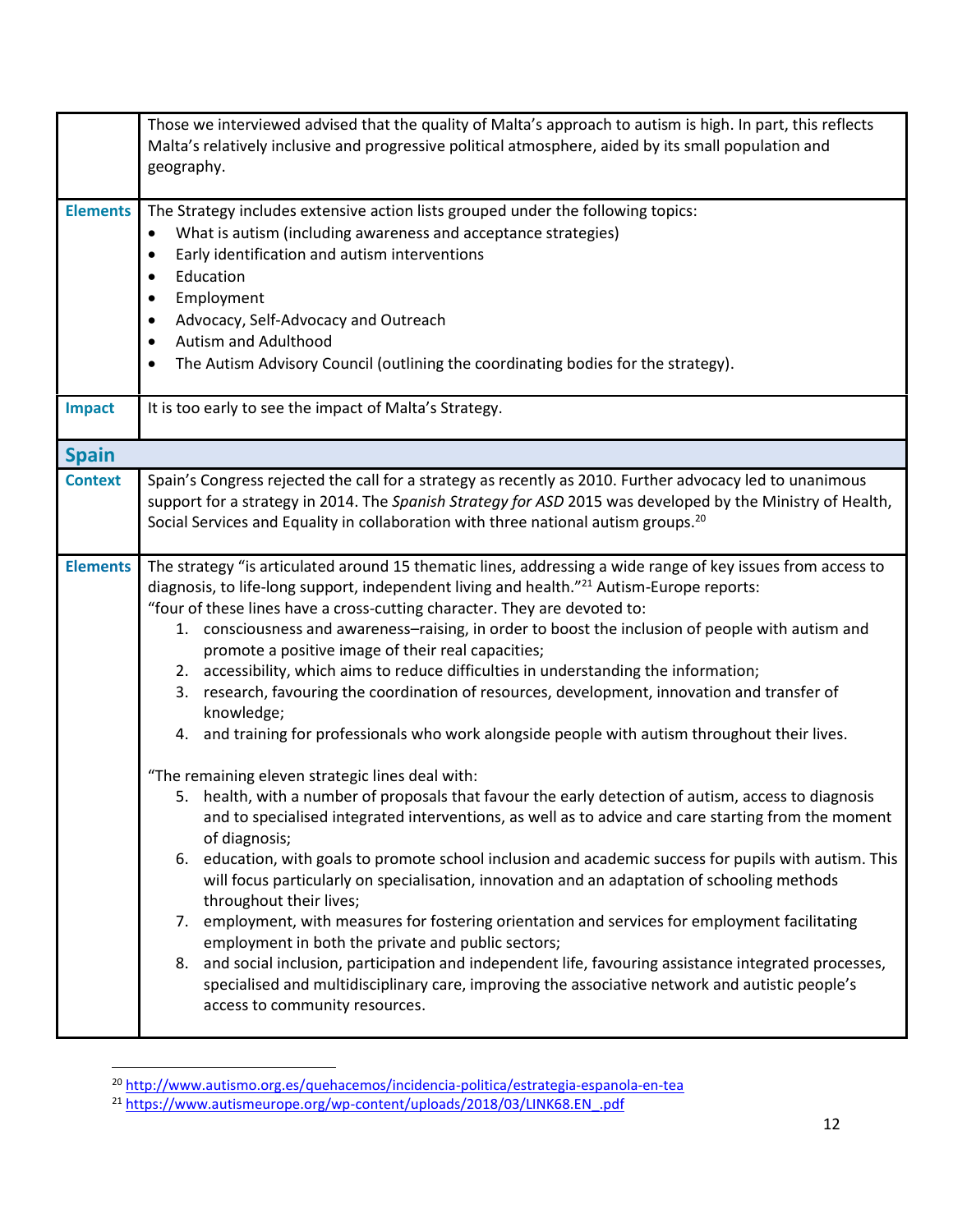|                 | "In addition, other proposals are foreseen for promoting justice and furthering the rights of people with<br>autism. What is intended is to promote the protection of their rights in legal proceedings and in cases of<br>abuse and violence. Lastly, other measures foresee the consolidation of the quality, equity and<br>sustainability of facilitated support."                                                                                                                                                                                                                |
|-----------------|--------------------------------------------------------------------------------------------------------------------------------------------------------------------------------------------------------------------------------------------------------------------------------------------------------------------------------------------------------------------------------------------------------------------------------------------------------------------------------------------------------------------------------------------------------------------------------------|
| <b>Impact</b>   | The language barrier and lack of existing commentary in English makes it difficult to assess the<br>achievements of the strategy.                                                                                                                                                                                                                                                                                                                                                                                                                                                    |
| <b>France</b>   |                                                                                                                                                                                                                                                                                                                                                                                                                                                                                                                                                                                      |
| <b>Context</b>  | France currently has its fourth autism plan, released in 2018, after a change of Government.                                                                                                                                                                                                                                                                                                                                                                                                                                                                                         |
| <b>Elements</b> | The plan "revolves around five major commitments, as stated by the French government:<br>1. to put science back at the heart of public policy concerning autism by endowing France with<br>research of excellence;<br>2. to intervene as early as possible with regards to young children.<br>3. catch up with other countries in the area of education;<br>4. support the full citizenship of adults;<br>5. support families and recognise their expertise."22                                                                                                                      |
| <b>Lessons</b>  | According to Autism-Europe, autism organisations generally gave mixed feedback to the strategy. Autism<br>France made serious criticisms, noting that it lacked proposed timetables, indicators and measurement. It<br>nominated several good elements of previous strategies which had been left out of the new strategy. It felt<br>that the plan cast autism as a psychological problem without adequate attention to the social dimension. It<br>highlights the needs for human rights focus and meaningful engagement with stakeholders.                                        |
|                 | <b>United States of America</b>                                                                                                                                                                                                                                                                                                                                                                                                                                                                                                                                                      |
| <b>Context</b>  | The USA passed the Combating Autism Act in 2006, which was reauthorised in 2011. In 2014 it was updated<br>and renamed the Autism CARES Act (CARES stands for Collaboration, Accountability, Research, Education<br>and Support). This was again updated and reauthorised in 2019.                                                                                                                                                                                                                                                                                                   |
|                 | The Interagency Autism Coordinating Committee (IACC) stemming from the legislation has had a <b>Strategic</b><br>Plan for ASD since at least 2009, which was last updated this in 2018/19. <sup>23</sup>                                                                                                                                                                                                                                                                                                                                                                             |
| <b>Elements</b> | The USA's government efforts appear to lean towards the medical perspective on autism, with one<br>summary noting these elements:<br>Autism prevalence monitoring<br>Training of medical professionals to detect and diagnose autism<br>Development of treatments for medical conditions associated with autism<br>٠<br>The Interagency Autism Coordinating Committee (IACC) and its annual strategic plan<br>Centers of Excellence in autism surveillance and epidemiology<br>Countless programs and research grants to benefit individuals with autism. <sup>24</sup><br>$\bullet$ |

<sup>&</sup>lt;sup>22</sup> <https://www.autismeurope.org/blog/2018/04/19/french-government-announces-its-new-autism-strategy/>

<sup>&</sup>lt;sup>23</sup> [https://iacc.hhs.gov/publications/strategic-plan/2019/strategic\\_plan\\_2019.pdf?version=3](https://iacc.hhs.gov/publications/strategic-plan/2019/strategic_plan_2019.pdf?version=3)

<sup>&</sup>lt;sup>24</sup> <https://www.autismspeaks.org/autism-cares-act>